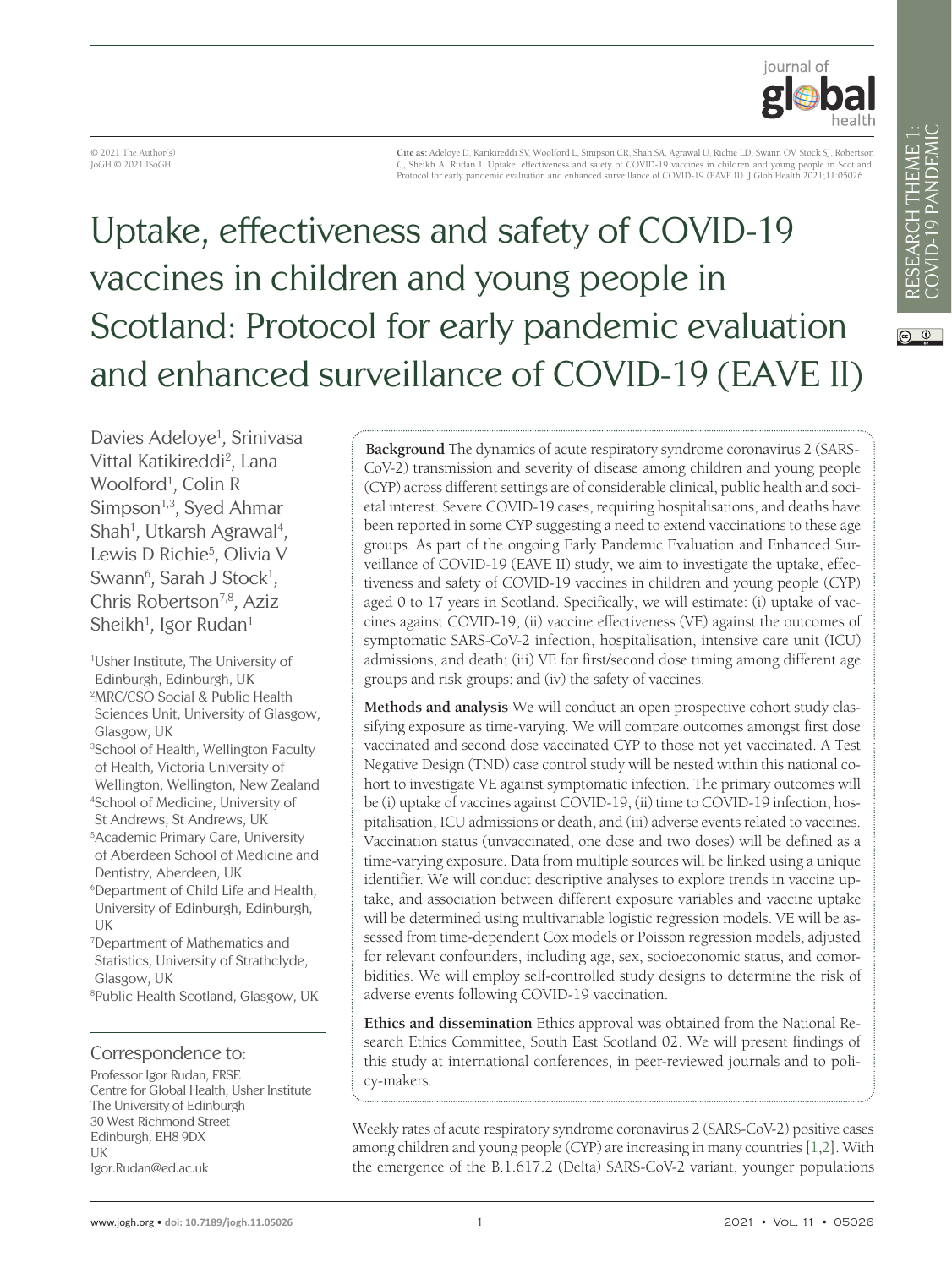Although research has found that SARS-CoV-2 is less likely to cause serious illness in CYP in comparison to older age groups, there is a need for further studies in CYP to understand who among them is at greatest risk of serious COVID-19 outcomes and why. Delahoy et al [\[1\]](#page-6-0) noted no considerable difference in proportions of hospitalised CYP with severe COVID-19 before and after the Delta variant became dominant. However, with increased risk of transmission of new variants among CYP, calls to implement comprehensive preventive measures to reduce transmission and the likelihood of severe outcomes in this group are emerging [[1](#page-6-0)[,6](#page-6-5)]. The safety, effectiveness, public health benefits and other ethical considerations of vaccination of children and adolescents have been hotly debated among policy and scientific groups as the risks of severe SARS-CoV-2 infection in this group are not well established currently [\[6](#page-6-5),[7\]](#page-6-6). Vaccine hesitancy among CYP, largely driven by parents' and caregivers' opinions are also other key challenges [\[8](#page-7-0)[,9](#page-7-1)].

In the United States, weekly COVID-19-associated hospitalisation rate increased by about five-fold between June and mid-August 2021, with hospitalisation rates 10 times higher among unvaccinated compared to fully vaccinated groups [\[1](#page-6-0)]. Among persons aged 0-17 years, the rate of new COVID-19 cases, emergency department visits and hospitalisations have increased since July 2021 after the Delta variant became predominant in the population [\[2](#page-6-1)]. In Canada, obesity, neurologic and chronic respiratory comorbid conditions have been associated with severe COVID-19 among children [[7\]](#page-6-6). While in England, odds of intensive care unit admission increased among CYP with multiple medical conditions [[10\]](#page-7-2). In another study of hospitalised CYP, Harwood and colleagues [[11\]](#page-7-3) reported an increased risk of severe disease requiring hospitalisation or death among infants, teenagers, and those with cardiovascular or neurological co-morbid conditions, or having two or more co-morbid conditions. In addition to comorbidities, regional and socioeconomic factors are driving hospitalisations and mortality among children and adolescents with COVID-19 in Brazil [\[12](#page-7-4)]. It is understandable that the dynamics of SARS-CoV-2 transmission and severity of infection among CYP across different settings are still being studied; however, there is relatively compelling evidence suggesting a need to prioritise these groups of CYP with increased risk of severe COVID-19 for vaccination when appropriate. Apart from acute COVID-19, delayed complications of COVID-19 (for example, multisystem inflammatory syndrome in children (MIS-C)) may have greater effects on children's health, particularly with the Delta variant [[13\]](#page-7-5).

Swann et al. [\[14](#page-7-6)] estimated that 11% of CYP met the WHO MIS-C. In a follow-up study [\[15](#page-7-7)], they reported prematurity, neurological comorbidity, neurodisability, respiratory comorbidity (excluding asthma) and cardiac comorbidities as major comorbidities associated with critical care admission. In the United States, about 70% of children with MIS-C were admitted to the intensive care unit (ICU) [[16](#page-7-8)[,17](#page-7-9)]. The Food and Drug Administration (FDA) approved Emergency Use Authorization of the BNT162b2 mRNA (Pfizer-BioNTech) vaccine for adolescents aged 16-17 years in December 2020, with this expanded to include adolescents aged 12-15 years in May 2021 [[18\]](#page-7-10) Recently, the FDA and the United Arab Emirates health ministry approved the emergency use of the Pfizer-BioNTech vaccine for the prevention of COVID-19 in children aged 5-11 years [[19](#page-7-11)[,20](#page-7-12)].

Taking into consideration the latest available data among CYP in the United Kingdom, the Joint Committee on Vaccination and Immunisation (JCVI), on 19 July 2021, advised the UK Government on COVID-19 vaccination among CYP [\[21](#page-7-13)]. They advised that 12-15 year-olds who are at increased risk of serious illness and hospitalisation from COVID-19, including those with severe neuro-disabilities, immunosuppression, Down's syndrome, and severe learning disabilities, should be offered two doses of Pfizer-BioNTech vaccine eight weeks apart. On the advice of the UK's Chief Medical Officers, this advice has now been extended to all children aged 12 years or more.

The proposed study on the uptake, effectiveness and safety of COVID-19 vaccines in children and young people (CYP) in Scotland is part of the ongoing Early Pandemic Evaluation and Enhanced Surveillance of COVID-19 (EAVE II) study [[22](#page-7-14)]. EAVE II is a Scotland-wide COVID-19 surveillance platform that is currently used to track and forecast the epidemiology of COVID-19, inform risk stratification, and investigate vaccine effectiveness and safety [[22](#page-7-14)[-29\]](#page-7-15). This comprises national health-care datasets on 5·4 million people covering about 99% of the Scottish population and linked through Scotland's unique Community Health Index (CHI) number.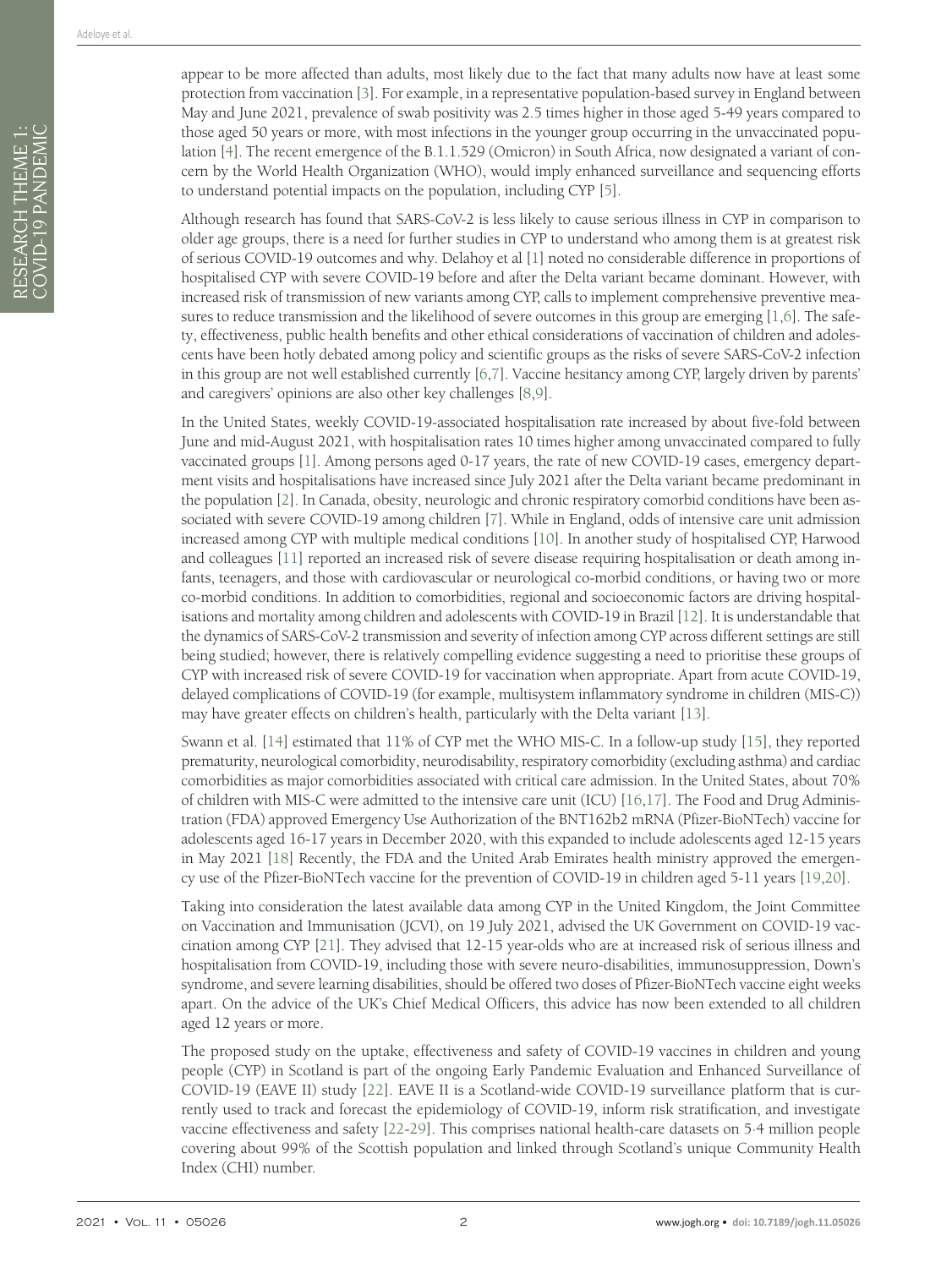This EAVE II sub-cohort of CYP will build on methods that have previously been described in detail [[22](#page-7-14),[29\]](#page-7-15) to investigate uptake, effectiveness and safety of Pfizer-BioNTech vaccine, and any other vaccines licensed for this age group in the future, against COVID-19 infection, hospitalisation and death in CYP in Scotland. We theorise the vaccination programme as being a natural experiment with impacts that result from behavioural and other responses that occur as a consequence of broader programmatic effects. We will test the hypothesis that vaccines are safe and effective in this age group and determine vaccine effectiveness (VE) against COVID-19 infection, hospitalisation and death in this age group.

# AIMS AND OBJECTIVES

# Aims

We aim to investigate the association between receiving one and two (and potentially any booster) doses of the Pfizer-BioNTech (and any other vaccines licensed for this age group in the future) and COVID-19 infection, hospitalisation, ICU admissions and death in children and young people aged 0 to 17 years in Scotland.

# **Objectives**

We seek to estimate:

- Uptake of vaccine against COVID-19;
- VE against the outcomes of COVID-19 infection, hospitalisation, ICU admissions or death;
- VE for first/second dose timing amongst different age groups and risk groups; and
- Safety of COVID-19 vaccines.

# **METHODS**

# Study design

First, we will conduct an open prospective cohort study to determine uptake of vaccine and compare the risk of outcomes (COVID-19 infection, hospitalisation, ICU admissions, and death) amongst first dose vaccinated and second dose vaccinated to people who have not yet been vaccinated. In addition, a Test Negative Design (TND) case control study for infection nested within this national cohort will compare outcomes of interest between COVID-19 vaccine doses in CYP and unvaccinated controls.

# Population and setting

Children and young people aged 0-17 years who are resident in Scotland. We will exclude the following:

- persons aged 18 or more at the study start date;
- deceased prior to the study start date.

# Data sources

Data from multiple sources will be linked using the Community Health Index (CHI), a unique identifier used for all health contacts in Scotland. These include:

- Primary care data: Collected from General Practices (n=940) with information on demographics, other co-existing infections (if data available) and vaccination data.
- Vaccination centre data: This includes vaccines administered in national vaccination centres and data available via the Turas Vaccination Management Tool (TVMT).
- Secondary care data: This includes hospital admissions through the Scottish Morbidity Record (SMR), Rapid Preliminary Inpatient Data (RAPID), and Paediatric Intensive Care Audit Network (PICANet).
- Laboratory test data: RT-PCR laboratory confirmed SARS-CoV-2 infection and data available via the Electronic Communication of Surveillance in Scotland (ECOSS) database.
- Sequencing data: This will be sourced from the Centre of Genomics (COG).

**[Table 1](#page-3-0)** lists the groupings of variables available for this study by data source.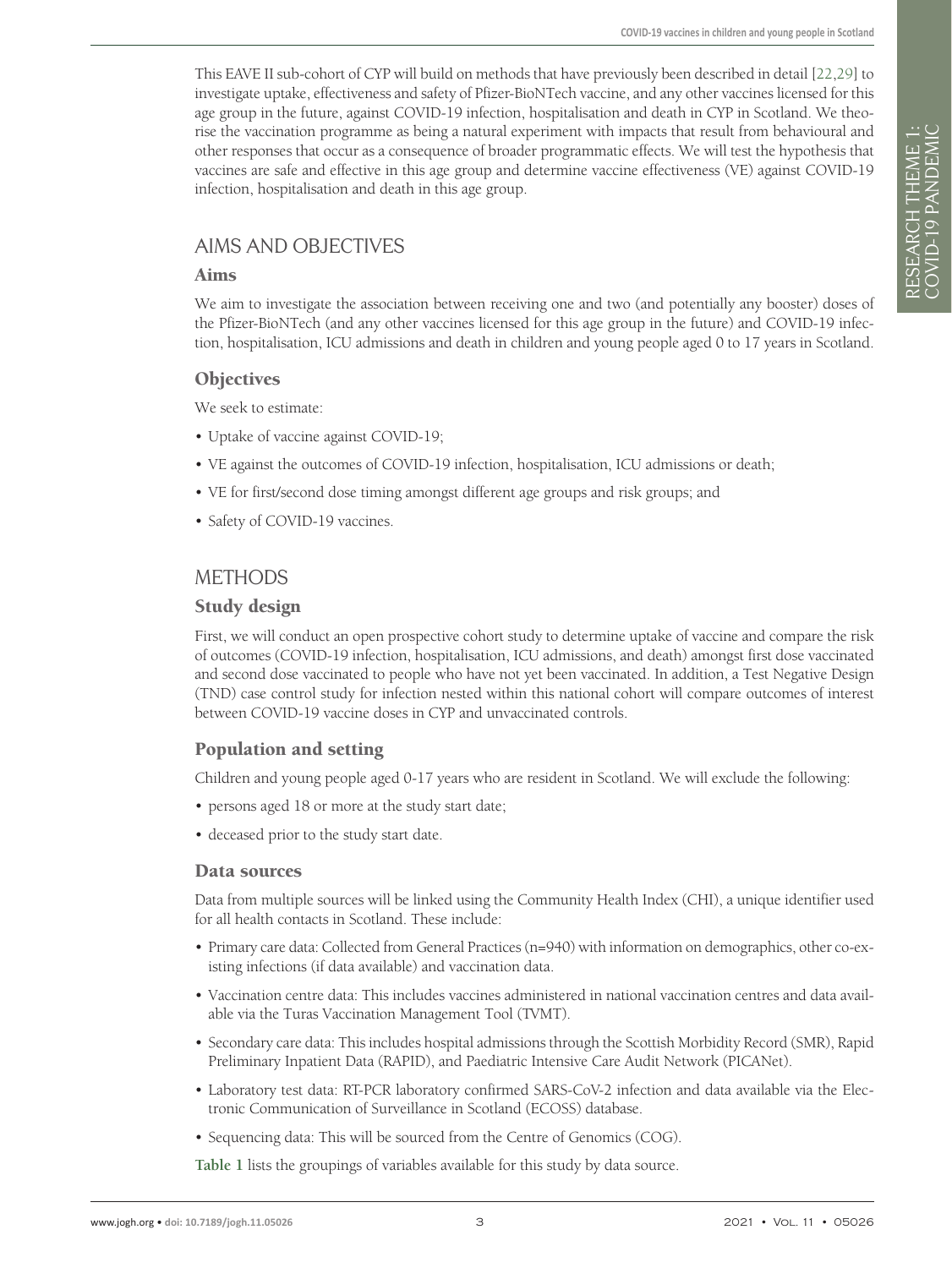<span id="page-3-0"></span>

| <b>CATEGORY</b>                   | <b>ITEM</b>                                                                                                                             | <b>SOURCE</b>       |
|-----------------------------------|-----------------------------------------------------------------------------------------------------------------------------------------|---------------------|
| Demographics                      | Sex                                                                                                                                     | GP                  |
|                                   | Age                                                                                                                                     | GP                  |
| Others                            | BMI-for-age                                                                                                                             | GP                  |
| Socio-economic                    | <b>SMID</b>                                                                                                                             | GP                  |
| Residential settlement            | Urban Rural Index (UR6), Health Board, council area                                                                                     | GP                  |
| Housing                           | Private housing, care home or social housing                                                                                            | GP                  |
| Clinical diagnoses/Co-morbidities | Underlying conditions (eg, severe neuro-disabilities, immunosuppression,<br>Down syndrome, and severe learning disabilities)            | GP                  |
| Vaccinations                      | Vaccine                                                                                                                                 | GP, TMVT            |
|                                   | Vaccine dose                                                                                                                            | GP, TMVT            |
|                                   | Vaccine date (for each dose)                                                                                                            | GP, TMVT            |
| Laboratory tests                  | RT-PCR SARS-CoV-2 test result                                                                                                           | <b>ECOSS</b>        |
|                                   | Date of RT-PCR SARS-CoV-2 test                                                                                                          | <b>ECOSS</b>        |
| Sequencing of SARS-CoV-2          | Variant of the virus                                                                                                                    | COG UK              |
| Secondary care                    | Hospital admission (acute, MIS-C)                                                                                                       | SMR, RAPID, PICANet |
| Case-fatality/Mortality           | Admission ICD code                                                                                                                      | <b>SMR</b>          |
|                                   | Death with COVID-19 as the main cause according to death certificate,<br>or death within 28 days of a positive RT-PCR test for COVID-19 | <b>NRS</b>          |

BMI – body mass index, COG – Centre of Genomics, ECOSS – Electronic Communication of Surveillance in Scotland, GP – general practice, NRS – National Records of Scotland, PICANET – Paediatric Intensive Care Audit Network, RAPID – Rapid Preliminary Inpatient Data, RT-PCR – reverse transcription polymerase chain reaction, SMID – Scottish Index of Multiple Deprivation, SMR – Scottish Morbidity Record, TMVT – Turas Vaccination Management Tool

# A. Exposures, outcomes and confounders

#### *Exposures*

This will be derived from the date of receiving Pfizer-BioNTech vaccine. Exposure categories are described as follows:

- 0-13 days after dose 1 or no vaccine record;
- ≥14 days after dose 1 and before dose 2;
- 0-13 days after dose 2; and
- ≥14 days after dose 2.

To increase statistical power in secondary analyses, we will conduct analyses of whole population data for 0-17 year olds. We expect part of the effects of the vaccination programme to arise from behavioural responses (eg, behavioural advice received with the invitation letter).

#### *Defining outcomes of interest*

The primary outcome will be (i) uptake of vaccines against SARS-CoV-2, (ii) time to COVID-19 infection, hospitalisation, ICU admissions or death, and (iii) adverse events related to vaccines. Confirmed symptomatic SARS-Co-V-2 infection will be defined as any of COVID-19 symptoms in children with the virus confirmed by RT-PCR. Hospitalisation will be defined as any hospital admissions within 14 days of a positive RT-PCR test for SARS-CoV-2 infection, or tested positive within first 2 days of admission, or with International Classification of Diseases (ICD)-10 code for COVID-19 (in any diagnostic position). COVID-19 deaths will be defined as COVID-19 as the main ICD-10 cause of death recorded on the death certificate, or death from any cause within 28 days of a positive RT-PCR test for SARS-CoV-2 infection.

Secondary outcomes will be the single outcomes of:

- positive SARS-CoV-2;
- COVID-19 hospitalisation; and
- COVID-19 deaths.

We anticipate the RT-PCR confirmed SARS-CoV-2 infection results to be more susceptible to bias arising from differential ascertainment and therefore anticipate treating these results as exploratory. Moreover, going by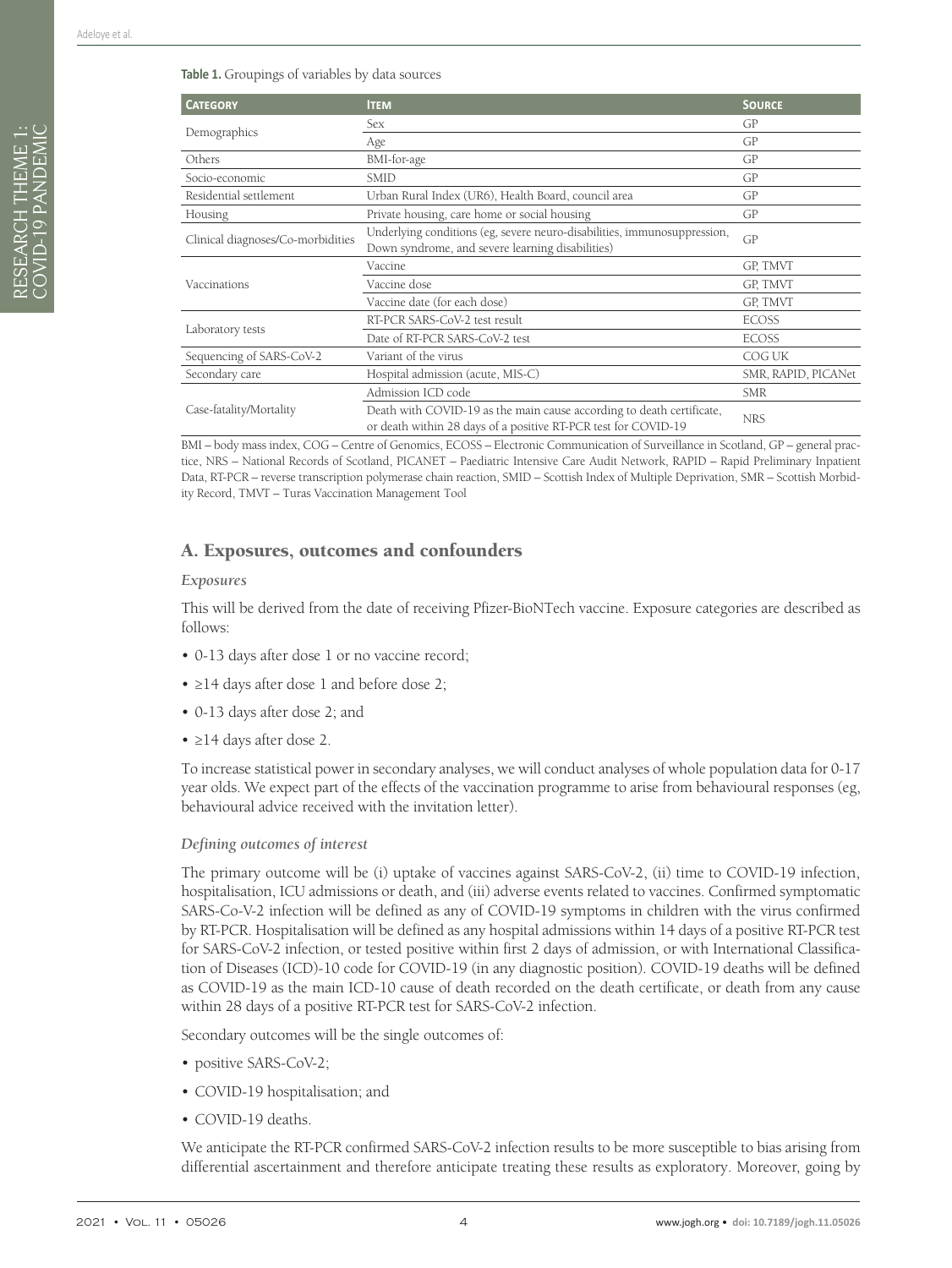current evidence, we expect challenges in differentiating between admissions with incidental or asymptomatic SARS-CoV-2 and admissions due to COVID-19. Swann and colleagues [[15](#page-7-6)] reported that at least 21% of COVID-19 admissions in CYP were asymptomatic or incidental in the UK. When possible, we will endeavour to censor elective admissions, those associated with trauma or mental health to excluding incidental admissions. Wherever possible, we will try to characterize clinical status and severity of symptoms at admission, to correct for possible confounding by indication. We will further explore coding options in studies, particularly to separate acute COVID-19 and MIS-C [\[10](#page-7-2)].

#### *Confounders*

Potential confounders will include:

- age, sex, socio-economic status (SES) measured by quintiles of the Scottish Index of Multiple Deprivation (SIMD) (1 refers to most deprived and 5 refers to least deprived),
- residential settlement measured by the urban/rural 6-fold classification (1 refers to large urban areas and 6 refers to small remote rural areas),
- household size
- number and types of comorbidities commonly associated with COVID-19 illness (relevant QCOVID conditions in CYP [[30\]](#page-7-16); severe neuro-disabilities, immunosuppression, Down syndrome, severe learning disabilities and other severe conditions),
- risk factors and comorbidities (BMI for age, relevant QCOVID risks of hospital admission and mortality [[30\]](#page-7-16)), and
- Health Board.

We will also include care home status (eg, looked after and accommodated children, if available) as a potential confounder where data are available. In addition, stratification into different population groups by age group (0-4, 5-11, 12-17), sex, time intervals and vaccine exposures and a study of possible additive interactions will be performed.

# B. Primary analyses

#### *Vaccine uptake*

We will commence analysis by conducting descriptive analyses to visually inspect trends in vaccination uptake (objective 1). This will include inspecting the number of CYP who have received no doses, one dose and two doses and the length of time between the receipt of one dose and two doses. Differences in vaccine uptake will be measured in relation to demographic, socioeconomic and clinical population characteristics. We will employ univariable and multivariable logistic regression to determine associations between different exposure variables and vaccine uptake.

#### *Effectiveness*

For the cohort study, we will employ a time-varying exposure approach (objectives 2 and 3). Exposure time will be classified into unvaccinated, 0-13 days post-first dose, ≥14 days post-first dose, 0-13 days post-second dose and ≥14 days post-second dose. Follow-up will end on the first of: experiencing the outcome of interest, death (from any cause) or end of follow up period. The proportion of SARS-CoV-2 infection, hospitalisation and deaths will be estimated between vaccinated and unvaccinated cases. VE and 95% CIs will be calculated using the formula, VE=(1−risk ratio)×100 for adjusted VE estimates. A time-dependent Cox model or the equivalent Poisson regression models (taking into account the time at risk and the possibility of multiple events (not for death)) will provide the RRs and 95% CIs of VE for prevention of COVID-19, hospitalisations and deaths. Models will be adjusted for relevant confounders, including age, sex, SEP, geography, time-period and comorbidities.

A TND case control study for infection, nested within the national cohort that compares outcomes of interest between COVID-19 vaccine doses in CYP and unvaccinated controls, will be carried out. The time-period of this study will begin on the first date of vaccine administration in CYP in Scotland and until the end of follow-up, in line with the TND protocol that has been defined and applied within the EAVE-II collaboration [\[24](#page-7-17)].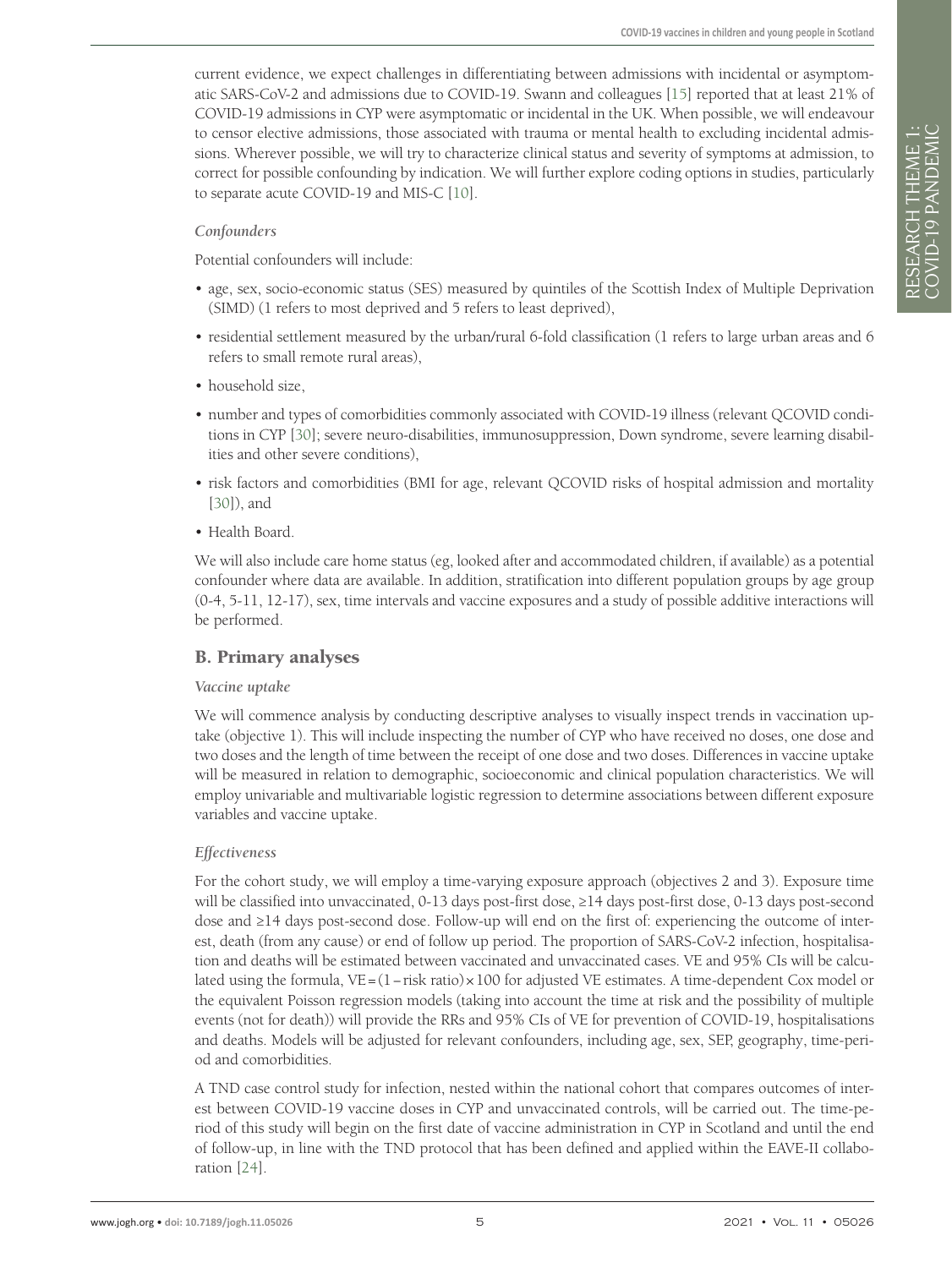### *Safety*

As described in previous protocols [\[22](#page-7-14),[31\]](#page-8-0), we will explore the use of self-controlled study designs to determine the risk of adverse events following COVID-19 vaccination (objective 4) [\[32](#page-8-1)]. We will work on the assumption that an adverse event occurring in the period after vaccination is greater (and related to the vaccination) than periods in the same patient that are temporally unrelated to vaccination [\[32](#page-8-1)]. This thus potentially controls for all fixed individual-level confounders, as comparisons will be within the same individual rather than between vaccinated and unvaccinated populations. We will separately determine the time-period at risk for an adverse event (risk interval) and time period not at risk (control interval) for each outcome.

To monitor the safety of vaccines in children and young people as closely as possible, we will regularly review the literature and follow the reports on possible side-effects and adverse events following vaccination in this age group. To strengthen any results, we will try to include previous known allergies or a history of autoimmune conditions, cardiovascular and respiratory comorbidity, metabolic disorders and other comorbid conditions. We will then expand the list of our monitored adverse events accordingly, including myocarditis, pericarditis, thrombosis and other possibly interesting side-effects: pain at injection site, fatigue, headache, fever ≥38°C, mild rash, diarrhoea, sore throat, neck pain, difficulty sleeping, low blood sugars, vomiting, armpit swelling, blisters around the mouth, chest pain and shortness of breath, and others.

# C. Other analyses

#### *Subgroup analyses*

Subgroup analyses by vaccine type (if appropriate), age group and sex will be performed. We will consider exploring the use of different time intervals following administration of the vaccine to define exposure. For sensitivity analyses, we will consider conducting falsification analyses (including positive and negative controls) for alternative time periods (eg, repeating analyses using time periods two months prior to first vaccination dose) to check the comparability of our exposure groups.

#### *Missing data*

Missing data will be reported as percentages of total or raw numbers where possible. Previous analyses have demonstrated that little missing data exist for our key variables of interest. For covariates that may have a higher proportion of missing data (such as BMI), we will either use records with no item missingness or use a missing category.

#### *Sample size calculations*

Although there is not yet any study on VE among CYP in Scotland, sample size estimations will be based on the Scottish testing and vaccination data. From the first EAVE-II paper on VE against COVID-19 hospitalisation [\[29](#page-7-15)], VE at 28-34 days post vaccination was estimated as 0.84, with a standard deviation of 0.06. If we assume VE estimates are asymptotically normally distributed, this gives almost 100% power to detect a VE of ≥ 0.5. We note a possibility of the study being underpowered for estimating the association between receiving the vaccine, ICU admissions and the secondary outcome of death.

# PATIENT AND PUBLIC INVOLVEMENT (PPI)

The established EAVE II Public Advisory Group (PAG), which includes diverse adult representation and has a foundational understanding of the wider EAVE II context, is contributing to this project.

PPI contribution for this project will focus on the interpretation and dissemination of findings. This will be particularly in relation to missing data and proxy variables, and behavioural factors that may influence RT-PCR testing and vaccination uptake in CYP. All publication outputs will be supplemented by summaries in plain English that have been reviewed by the PAG.

In order to involve appropriate lived experience in the interpretation of findings, we intend to convene a virtual panel of children and young people from suitable demographics who will be invited to discuss any results and relevant interpretations that arise from the analysis.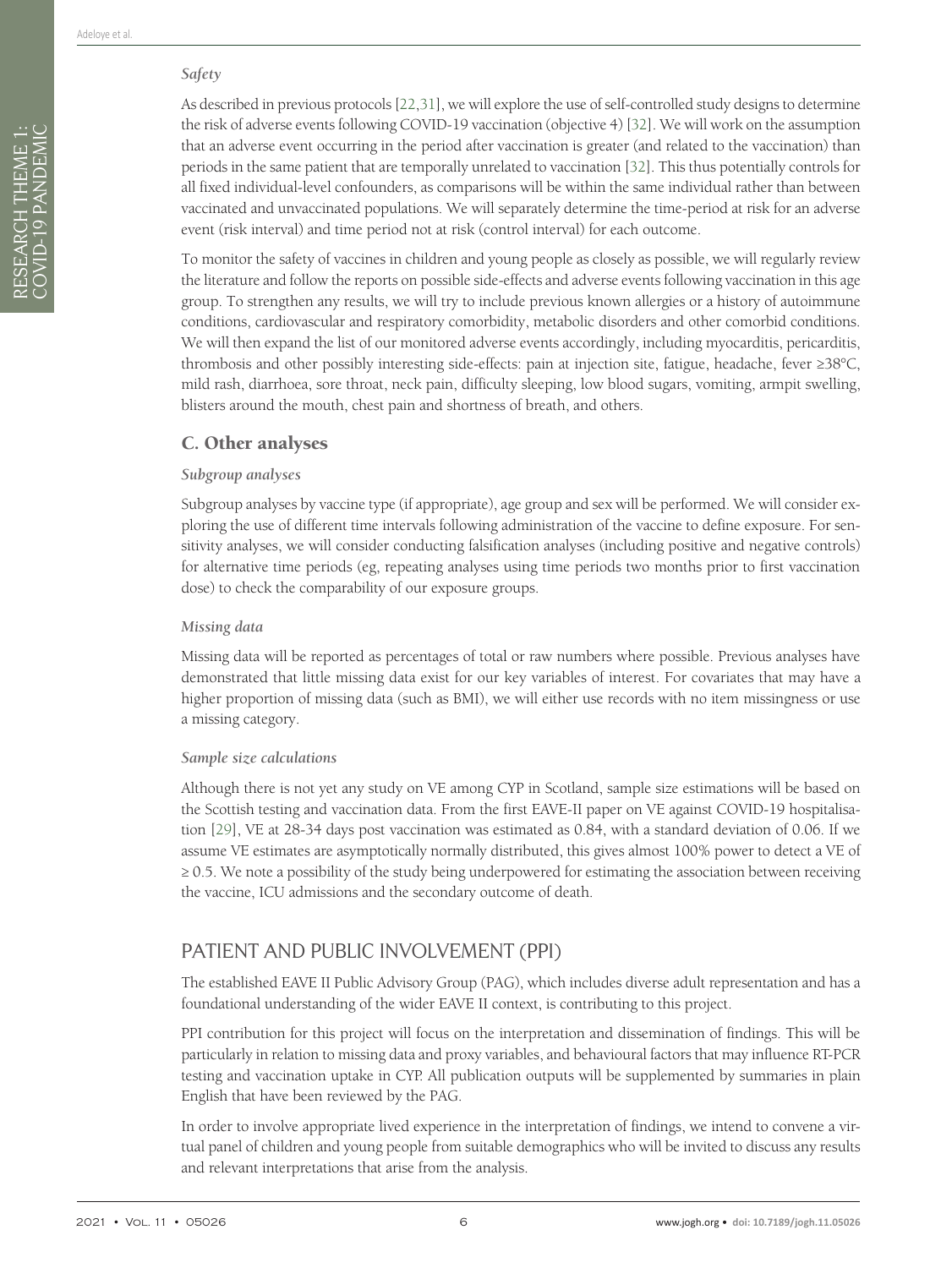# REPORTING AND DISSEMINATION

Results will be reported according to the Strengthening the Reporting of Observational Studies in Epidemiology (STROBE) [[33\]](#page-8-2) and REporting of studies Conducted using Observational Routinely-collected Data (RECORD) [\[34](#page-8-3)] (via the COVID-19 extension) guidelines. *P*-values will be quoted to two decimal places, unless they are less than 0.001 (whereby the *P*-value will be given as <0.001) or between <0.005 and >0.001, in which case they will be stated to three decimal places. Measures of association will be reported with 95% confidence intervals (CIs). Some analyses will be mainly descriptive due to the potentially small number of cases and outcomes.

Manuscripts from this study will be submitted to a peer-reviewed journal. We will also seek to provide near real-time reports on vaccine safety, effectiveness and uptake for the various vaccines to the funders and the government's COVID-19 advisory bodies as appropriate. All code will be made publicly available via the EAVE II GitHub repository. Meta-data will be made available via the HDR Gateway.

**Acknowledgements:** Our thanks to the EAVE II Patient Advisory Group for their support. EAVE II is funded by the Medical Research Council (MR/R008345/1) with the support of BREATHE – The Health Data Research Hub for Respiratory Health [MC\_PC\_19004], which is funded through the UK Research and Innovation Industrial Strategy Challenge Fund and delivered through Health Data Research UK. Additional support has been provided through Public Health Scotland and Scottish Government DG Health and Social Care.

**Data sharing:** All code used in this study is publicly available online. The data used in this study are sensitive due to individual patient-level data and will not be made publicly available.

**Funding:** This research is part of the Data and Connectivity National Core Study, led by Health Data Research UK in partnership with the Office for National Statistics and funded by UK Research and Innovation (grant ref MC\_PC\_20058). SVK acknowledges funding from a NRS Senior Clinical Fellowship (SCAF/15/02), the Medical Research Council (MC\_ UU\_00022/2) and the Scottish Government Chief Scientist Office (SPHSU17).

**Authorship contributions:** DA and IR drafted the manuscript, with contributions from SVK, LW and AS. Other authors contributed to the final manuscript and checked for important intellectual content.

**Competing interests:** AS and CR are members of the Scottish Government's CMO COVID-19 Advisory Group. IR is a member of the Croatian Government's Scientific Committee on COVID-19 and co-Editor-in-Chief of the *Journal of Global Health*. To ensure that any possible conflict of interest relevant to the journal has been addressed, this article was reviewed according to best practice guidelines of international editorial organisations. AS and CR are members of NERVTAG's risk stratification subgroup. CR is a member of SPI-M. AS is a member of AstraZeneca's Thrombotic Thrombocytopenic Advisory Group and the Scottish Government's Standing Committee on Pandemics. SVK was co-chair of the Scottish Government's Expert Reference Group on Ethnicity and COVID-19 and a member of the Scientific Advisory Group on Emergencies (SAGE) subgroup on ethnicity. All roles are unremunerated. All authors have completed the ICMJE Declaration of Interest Form (available upon request from the corresponding author), and declare no further conflict of interests.

- <span id="page-6-0"></span>1 Delahoy MJ, Ujamaa D, Whitaker M, O'Halloran A, Anglin O, Burns E, et al. Hospitalizations Associated with COVID-19 Among Children and Adolescents - COVID-NET, 14 States, March 1, 2020-August 14, 2021. MMWR Morb Mortal Wkly Rep. 2021;70:1255-60. [Medline:34499627](https://pubmed.ncbi.nlm.nih.gov/34499627) [doi:10.15585/mmwr.mm7036e2](https://doi.org/10.15585/mmwr.mm7036e2)
- <span id="page-6-1"></span>2 Siegel DA, Reses HE, Cool AJ, Shapiro CN, Hsu J, Boehmer TK, et al. Trends in COVID-19 Cases, Emergency Department Visits, and Hospital Admissions Among Children and Adolescents Aged 0-17 Years - United States, August 2020-August 2021. MMWR Morb Mortal Wkly Rep. 2021;70:1249-54. [Medline:34499628](https://pubmed.ncbi.nlm.nih.gov/34499628) [doi:10.15585/mmwr.mm7036e1](https://doi.org/10.15585/mmwr.mm7036e1)
- <span id="page-6-2"></span>3 Rodewald LE, Shen KL, Yang YH, Wong GW, Namazova-Baranova L, Rosenwasser LJ, et al. Global Pediatric Pulmonology Alliance (GPPA) proposal for COVID-19 vaccination in children. World J Pediatr. 2021;17:458-61. [Medline:34586608](https://pubmed.ncbi.nlm.nih.gov/34586608) [doi:10.1007/s12519-021-00459-4](https://doi.org/10.1007/s12519-021-00459-4)
- <span id="page-6-3"></span>4 Riley S, Wang H, Eales O, Haw D, Walters CE, Ainslie KEC, et al. REACT-1 round 12 report: resurgence of SARS-CoV-2 infections in England associated with increased frequency of the Delta variant. medRxiv. 2021:2021.06.17.21259103. [doi:10.1101/2021.06.17.21259103](https://doi.org/10.1101/2021.06.17.21259103)
- <span id="page-6-4"></span>5 World Health Organization. Classification of Omicron (B.1.1.529): SARS-CoV-2 Variant of Concern. 2021. Available: [https://](https://www.who.int/news/item/26-11-2021-classification-of-omicron-(b.1.1.529)-sars-cov-2-variant-of-concern) [www.who.int/news/item/26-11-2021-classification-of-omicron-\(b.1.1.529\)-sars-cov-2-variant-of-concern.](https://www.who.int/news/item/26-11-2021-classification-of-omicron-(b.1.1.529)-sars-cov-2-variant-of-concern) Accessed: 28 November 2021.
- <span id="page-6-5"></span>6 Eberhardt CS, Siegrist CA. Is there a role for childhood vaccination against COVID-19? Pediatr Allergy Immunol. 2021;32:9- 16. [Medline:33113210](https://pubmed.ncbi.nlm.nih.gov/33113210) [doi:10.1111/pai.13401](https://doi.org/10.1111/pai.13401)
- <span id="page-6-6"></span>7 Drouin O, Hepburn CM, Farrar DS, Baerg K, Chan K, Cyr C, et al. Characteristics of children admitted to hospital with acute SARS-CoV-2 infection in Canada in 2020. CMAJ. 2021;193:E1483-E1493. [Medline:34580141](https://pubmed.ncbi.nlm.nih.gov/34580141) [doi:10.1503/cmaj.210053](https://doi.org/10.1503/cmaj.210053)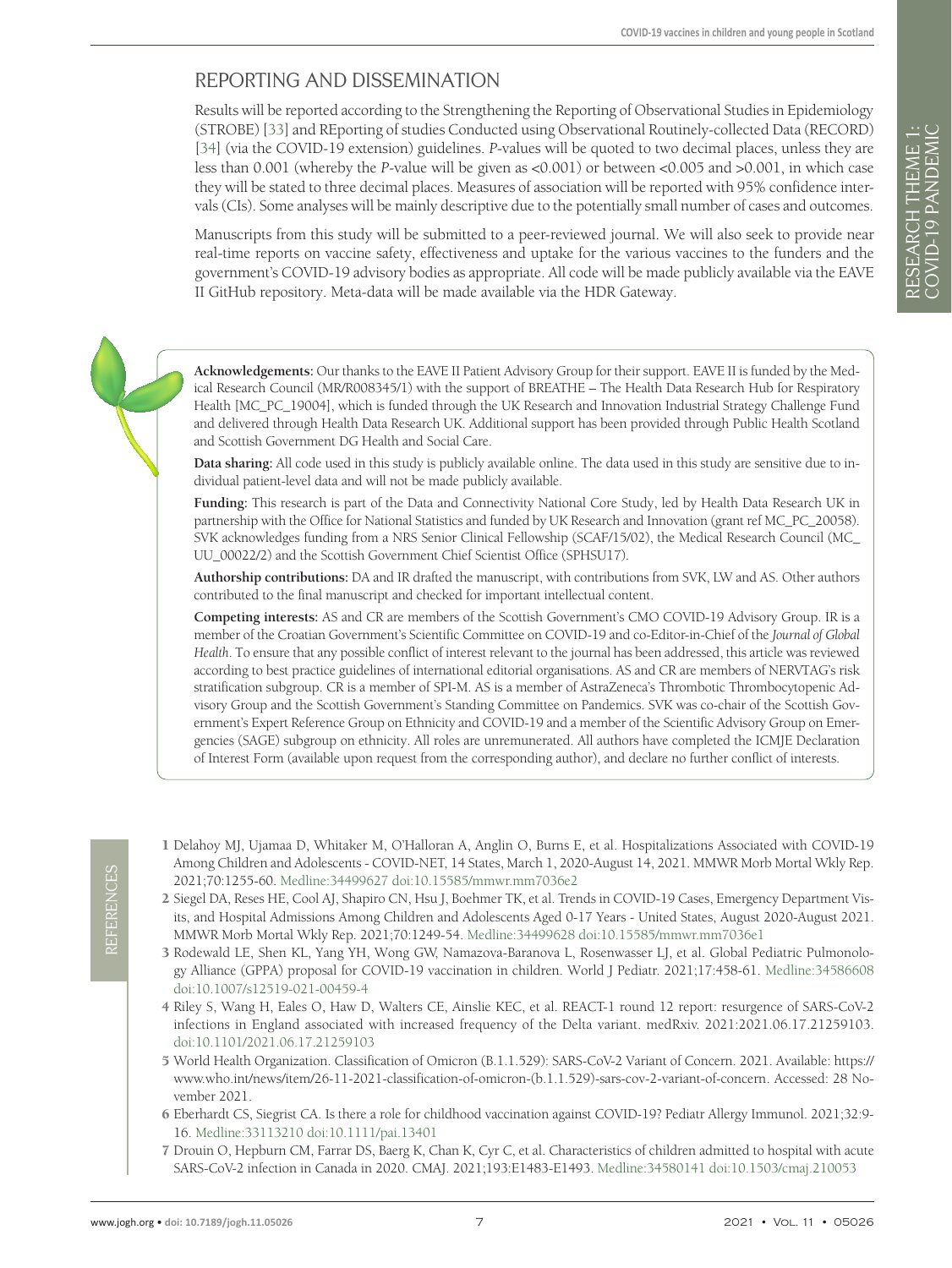REFERENCES REFERENCES

- <span id="page-7-1"></span><span id="page-7-0"></span>9 Goldman RD, Yan TD, Seiler M, Parra Cotanda C, Brown JC, Klein EJ, et al. Caregiver willingness to vaccinate their children against COVID-19: Cross sectional survey. Vaccine. 2020;38:7668-73. [Medline:33071002](https://pubmed.ncbi.nlm.nih.gov/33071002) [doi:10.1016/j.vaccine.2020.09.084](https://doi.org/10.1016/j.vaccine.2020.09.084)
- <span id="page-7-2"></span>10 Ward JL, Harwood R, Smith C, Kenny S, Clark M, Davis P, et al. Risk factors for intensive care admission and death amongst children and young people admitted to hospital with COVID-19 and PIMS-TS in England during the first pandemic year. medRxiv. 2021:2021.07.01.21259785. [doi:10.1101/2021.07.01.21259785](https://doi.org/10.1101/2021.07.01.21259785)
- <span id="page-7-3"></span>11 Harwood R, Yan H, Da Camara NT, Smith C, Ward J, Tudur-Smith C, et al. Which children and young people are at higher risk of severe disease and death after SARS-CoV-2 infection: a systematic review and individual patient meta-analysis. medRxiv. 2021:2021.06.30.21259763.
- <span id="page-7-4"></span>12 Sousa BLA, Brentani A, Costa Ribeiro CC, Dolhnikoff M, Grisi S, Ferrer APS, et al. Non-communicable diseases, sociodemographic vulnerability and the risk of mortality in hospitalised children and adolescents with COVID-19 in Brazil: a cross-sectional observational study. BMJ Open. 2021;11:e050724. [Medline:34489291](https://pubmed.ncbi.nlm.nih.gov/34489291) [doi:10.1136/bmjopen-2021-050724](https://doi.org/10.1136/bmjopen-2021-050724)
- <span id="page-7-5"></span>13 Freedman SB, Kellner JD. Protecting Canada's children from the consequences of the fourth wave of the COVID-19 pandemic. CMAJ. 2021;193:E1500-E1502. [Medline:34580150](https://pubmed.ncbi.nlm.nih.gov/34580150) [doi:10.1503/cmaj.211513](https://doi.org/10.1503/cmaj.211513)
- <span id="page-7-6"></span>14 Swann OV, Holden KA, Turtle L, Pollock L, Fairfield CJ, Drake TM, et al. Clinical characteristics of children and young people admitted to hospital with covid-19 in United Kingdom: prospective multicentre observational cohort study. BMJ. 2020;370:m3249. [Medline:32960186](https://pubmed.ncbi.nlm.nih.gov/32960186) [doi:10.1136/bmj.m3249](https://doi.org/10.1136/bmj.m3249)
- <span id="page-7-7"></span>15 Swann OV, Pollock L, Holden KA, Munro AP, Bennett A, Williams TC, et al. Comparison of children and young people admitted with SARS-CoV-2 across the UK in the first and second pandemic waves: prospective multicentre observational cohort study. medRxiv. 2021:2021.09.14.21263567. [doi:10.1101/2021.09.14.21263567](https://doi.org/10.1101/2021.09.14.21263567)
- <span id="page-7-8"></span>16 Feldstein LR, Tenforde MW, Friedman KG, Newhams M, Rose EB, Dapul H, et al. Characteristics and Outcomes of US Children and Adolescents With Multisystem Inflammatory Syndrome in Children (MIS-C) Compared With Severe Acute COVID-19. JAMA. 2021;325:1074-87. [Medline:33625505](https://pubmed.ncbi.nlm.nih.gov/33625505) [doi:10.1001/jama.2021.2091](https://doi.org/10.1001/jama.2021.2091)
- <span id="page-7-9"></span>17 Zimmermann P, Pittet LF, Finn A, Pollard AJ, Curtis N. Should children be vaccinated against COVID-19? Arch Dis Child. 2021. Online ahead of print. [Medline:34732388](https://pubmed.ncbi.nlm.nih.gov/34732388) [doi:10.1136/archdischild-2021-323040](https://doi.org/10.1136/archdischild-2021-323040)
- <span id="page-7-10"></span>18 Murthy BP, Zell E, Saelee R, Murthy N, Meng L, Meador S, et al. COVID-19 Vaccination Coverage Among Adolescents Aged 12-17 Years - United States, December 14, 2020-July 31, 2021. MMWR Morb Mortal Wkly Rep. 2021;70:1206-13. [Med](https://pubmed.ncbi.nlm.nih.gov/34473680)[line:34473680](https://pubmed.ncbi.nlm.nih.gov/34473680) [doi:10.15585/mmwr.mm7035e1](https://doi.org/10.15585/mmwr.mm7035e1)
- <span id="page-7-11"></span>19 United States Food and Drug Administration. FDA Authorizes Pfizer-BioNTech COVID-19 Vaccine for Emergency Use in Children 5 through 11 Years of Age. 2021. Available: [https://www.fda.gov/news-events/press-announcements/fda-authorizes-pfiz](https://www.fda.gov/news-events/press-announcements/fda-authorizes-pfizer-biontech-covid-19-vaccine-emergency-use-children-5-through-11-years-age)[er-biontech-covid-19-vaccine-emergency-use-children-5-through-11-years-age.](https://www.fda.gov/news-events/press-announcements/fda-authorizes-pfizer-biontech-covid-19-vaccine-emergency-use-children-5-through-11-years-age) Accessed: 2 November 2021.
- <span id="page-7-12"></span>20 Reuters. UAE approves Pfizer COVID-19 vaccine for ages 5-11. 2021. Available: [https://www.reuters.com/world/middle-east/](https://www.reuters.com/world/middle-east/uae-approves-pfizer-covid-19-vaccine-ages-5-11-2021-11-01/) [uae-approves-pfizer-covid-19-vaccine-ages-5-11-2021-11-01/.](https://www.reuters.com/world/middle-east/uae-approves-pfizer-covid-19-vaccine-ages-5-11-2021-11-01/) Accessed: 2 November 2021.
- <span id="page-7-13"></span>21 Inform NHS. Vaccinating 12 to 15 year olds. 2021. Available: [https://www.nhsinform.scot/covid-19-vaccine/invitations-and-ap](https://www.nhsinform.scot/covid-19-vaccine/invitations-and-appointments/vaccinating-12-to-15-year-olds)[pointments/vaccinating-12-to-15-year-olds.](https://www.nhsinform.scot/covid-19-vaccine/invitations-and-appointments/vaccinating-12-to-15-year-olds) Accessed: 1 September 2021.
- <span id="page-7-14"></span>22 Simpson CR, Robertson C, Vasileiou E, McMenamin J, Gunson R, Ritchie LD, et al. Early pandemic evaluation and enhanced surveillance of COVID-19 (EAVE II): protocol for an observational study using linked Scottish national data. BMJ Open. 2020;10:e039097. [Medline:32565483](https://pubmed.ncbi.nlm.nih.gov/32565483) [doi:10.1136/bmjopen-2020-039097](https://doi.org/10.1136/bmjopen-2020-039097)
- 23 Henery P, Vasileiou E, Hainey KJ, Buchanan D, Harrison E, Leyland AH, et al. Ethnic and social inequalities in COVID-19 outcomes in Scotland: protocol for early pandemic evaluation and enhanced surveillance of COVID-19 (EAVE II). BMJ Open. 2021;11:e048852. [Medline:34376451](https://pubmed.ncbi.nlm.nih.gov/34376451) [doi:10.1136/bmjopen-2021-048852](https://doi.org/10.1136/bmjopen-2021-048852)
- <span id="page-7-17"></span>24 Sheikh A, McMenamin J, Taylor B, Robertson C. SARS-CoV-2 Delta VOC in Scotland: demographics, risk of hospital admission, and vaccine effectiveness. Lancet. 2021;397:2461-2. [Medline:34139198](https://pubmed.ncbi.nlm.nih.gov/34139198) [doi:10.1016/S0140-6736\(21\)01358-1](https://doi.org/10.1016/S0140-6736(21)01358-1)
- 25 Simpson CR, Robertson C, Vasileiou E, Moore E, McCowan C, Agrawal U, et al. Temporal trends and forecasting of COVID-19 hospitalisations and deaths in Scotland using a national real-time patient-level data platform: a statistical modelling study. Lancet Digit Health. 2021;3:e517-25. [Medline:34238721](https://pubmed.ncbi.nlm.nih.gov/34238721) [doi:10.1016/S2589-7500\(21\)00105-9](https://doi.org/10.1016/S2589-7500(21)00105-9)
- 26 Agrawal U, Katikireddi SV, McCowan C, Mulholland RH, Azcoaga-Lorenzo A, Amele S, et al. COVID-19 hospital admissions and deaths after BNT162b2 and ChAdOx1 nCoV-19 vaccinations in 2·57 million people in Scotland (EAVE II): a prospective cohort study. Lancet Respir Med. 2021;9:1439-49. [Medline:34599903](https://pubmed.ncbi.nlm.nih.gov/34599903) [doi:10.1016/S2213-2600\(21\)00380-5](https://doi.org/10.1016/S2213-2600(21)00380-5)
- 27 Shah SA, Moore E, Robertson C, McMenamin J, Katikireddi SV, Simpson CR, et al. Predicted COVID-19 positive cases, hospitalisations, and deaths associated with the Delta variant of concern, June-July, 2021. Lancet Digit Health. 2021;3:e539-41. [Medline:34384736](https://pubmed.ncbi.nlm.nih.gov/34384736) [doi:10.1016/S2589-7500\(21\)00175-8](https://doi.org/10.1016/S2589-7500(21)00175-8)
- 28 Sheikh A, Robertson C, Taylor B. BNT162b2 and ChAdOx1 nCoV-19 Vaccine Effectiveness against Death from the Delta Variant. N Engl J Med. 2021;385:2195-7. [Medline:34670038](https://pubmed.ncbi.nlm.nih.gov/34670038) [doi:10.1056/NEJMc2113864](https://doi.org/10.1056/NEJMc2113864)
- <span id="page-7-15"></span>29 Vasileiou E, Simpson CR, Shi T, Kerr S, Agrawal U, Akbari A, et al. Interim findings from first-dose mass COVID-19 vaccination roll-out and COVID-19 hospital admissions in Scotland: a national prospective cohort study. Lancet. 2021;397:1646-57. [Medline:33901420](https://pubmed.ncbi.nlm.nih.gov/33901420) [doi:10.1016/S0140-6736\(21\)00677-2](https://doi.org/10.1016/S0140-6736(21)00677-2)
- <span id="page-7-16"></span>30 Clift AK, Coupland CAC, Keogh RH, Diaz-Ordaz K, Williamson E, Harrison EM, et al. Living risk prediction algorithm (QCOVID) for risk of hospital admission and mortality from coronavirus 19 in adults: national derivation and validation cohort study. BMJ. 2020;371:m3731. [Medline:33082154](https://pubmed.ncbi.nlm.nih.gov/33082154) [doi:10.1136/bmj.m3731](https://doi.org/10.1136/bmj.m3731)